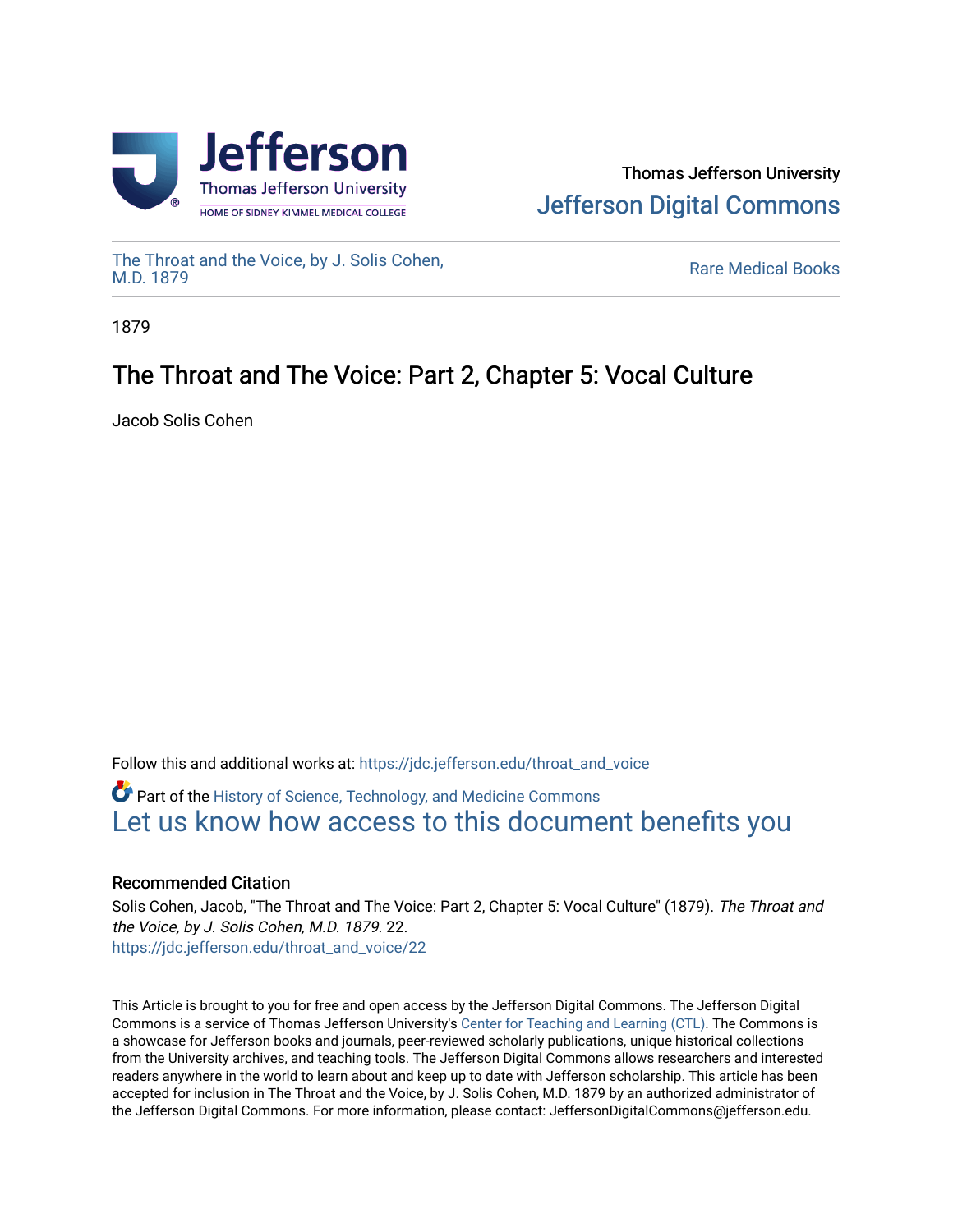### 128 THE THROAT AND THE VOICE.

of cartilage being only rudimentally developed in the great majority of males. It is possible, therefore, by examining the image of the larynx of an individual, to pronounce as to the practicability of the production of head-tones. If the little projections in the posterior portion of the vocal bands, due to the presence of these processes of cartilage, do not exist, the voice can only be injured in useless attempts to acquire head-tones.

Similar nodules, but much smaller in size, exist at the anterior attachments of the vocal bands. These are usually larger in the larynx of the male than in that of the female.

# CHAPTER V

#### VOCAL CULTURE.

**PRACTICALLY, all vocal sound is musical, save only the automatic-like tones emitted by the** only the automatic-like tones emitted by the speaking deaf-mute *(mule* no longer, however). Modulation of speech is musical intonation ; but the compass employed is a limited one, and the transitions slide from one tone to the next instead of proceeding by fixed intervals, as in song. The sounds of speech are chiefly concrete sounds, and the sounds of song are chiefly discrete sounds. The sounds of speech are run together, as it were, save such separation as is requisite for distinct enunciation. The sounds of song are separated from each other, save in the utterance of the consonants of words. The sounds of songs without words are altogether discrete.

The compass of voice utilized in ordinary speaking in the United States rarely extends beyond the musical interval of a fourth  $(C - F)$ , half an octave, four white keys on the piano), except in localities where extremes of modulation are customary; while the compass of the ordinary singing voice may approach two octaves.

I 129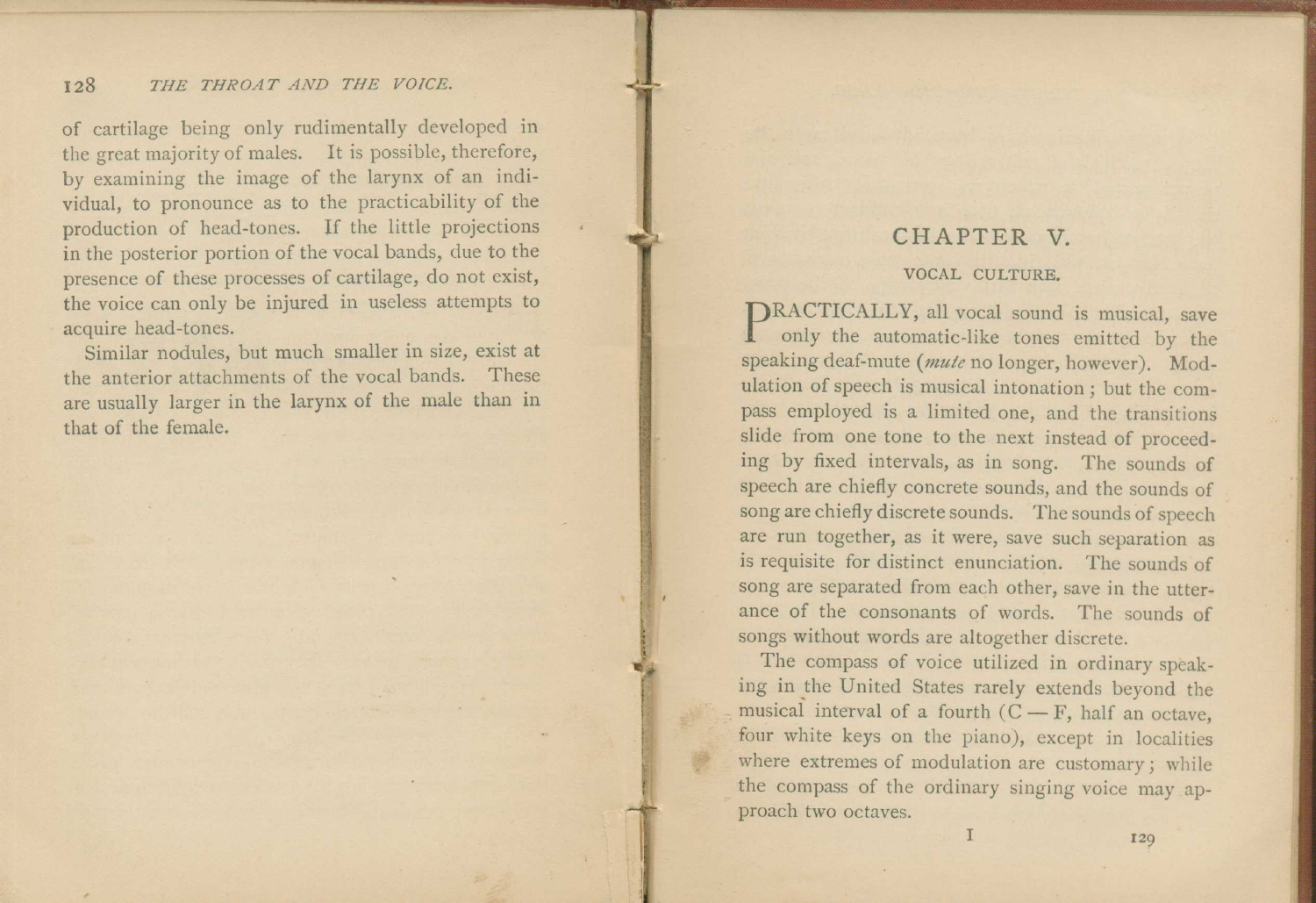# *VOCAL CULTURE.* 131

### 130 *THE THROAT AND THE VOICE.*

So many theories have been advanced as to the proper method of cultivating the voice, and the proper period at which its systematic cultivation should be commenced, that it is difficult to select the good and eschew the evil. Most of these theories have been evolved from the inner consciousnesses of their advocates, with little knowledge of the vocal organs, and often without any at all. The theories which carry most weight to my own mind are those advocated by Mrs. Seiler, of Philadelphia, in her excellent manuals on "The Voice in Singing" and "The Voice" in Speaking;" for they are based upon accurate anatomical knowledge of the vocal organs, rare musical talent, original investigation, and extensive experience in teaching. The remarks to follow will chiefly concern the well-being of the voice from a hygienic or medical point of view, rather than an artistic one.

The voices of children are much alike in the two sexes, and remain so for a few years, sometimes comprising the entire period of childhood. The vocal organ of children is quite small, proportionately to the bulk of the body, and the pitch of the voice is high. When girls arrive at the age of twelve or thirteen, however, and boys at from fourteen to sixteen, the vocal organ begins to enlarge rapidly, so that within from one to three years it becomes nearly double its former size. During this period there is what is popularly known as a change of voice, most

marked in boys, the pitch of whose voices will fall an octave, and much less marked in girls, in whom the pitch will fall but one or two notes. At the same time the quality or timbre of the voice becomes modified, acquiring the mature clang which it retains during adult life. *During this period there should he no systematic cultivation of the voice ; and children at school should be excused from participating in elocutionary or other sustained vocal exercises, without any detriment to their standing in their classes.* 

There is perhaps no other period of life, except the extremes of infancy and old age, at which the voice cannot be cultivated with advantage ; it being understood that very much more can be accomplished with youthful, fresh, and flexible organs than with old, misused, and rigid ones. If a child shows marked talent for singing, and its parents are desirous that the talent should be cultivated, it is not too early to begin about the fifth or sixth year of age,— provided a competent instructor is employed, who will take care of the voice- and preserve it, rather than develop it. Appropriate exercises and songs for such pupils should be limited to the compass of an octave or thereabout, and should not be practised for more than twenty minutes in the twenty-four hours. This plan of treatment will preserve the flexibility of the vocal organs until such time as they are physically susceptible of undergoing the requirements of the higher culture.